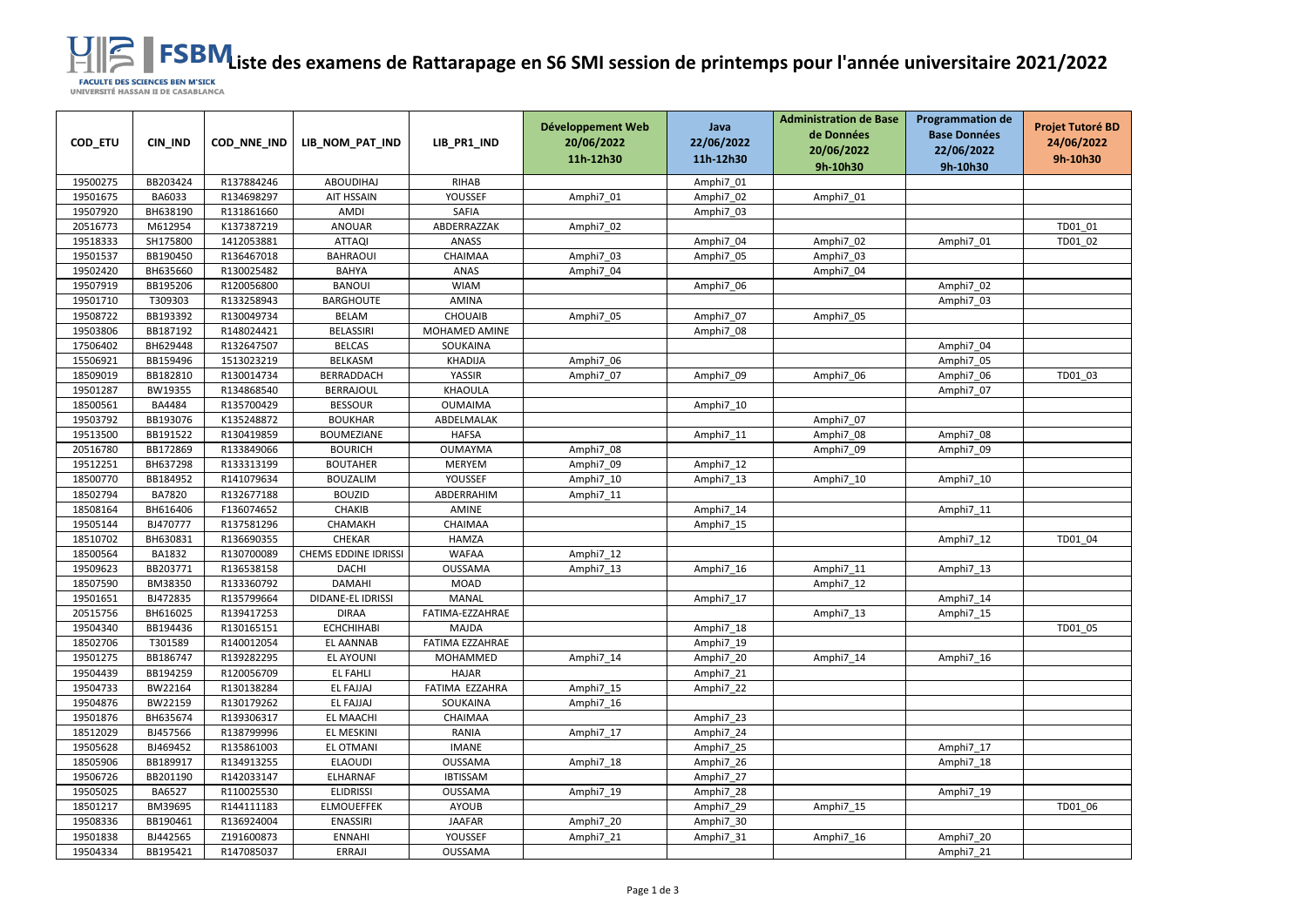**LISTE DE RATTARA ESPEN ES DE RATTARA EN CONSTABLANCA**<br>UNIVERSITÉ HASSAN II DE CASABLANCA

| COD_ETU  | CIN_IND      | COD_NNE_IND | LIB_NOM_PAT_IND | LIB_PR1_IND          | Développement Web<br>20/06/2022<br>11h-12h30 | Java<br>22/06/2022<br>11h-12h30 | <b>Administration de Base</b><br>de Données<br>20/06/2022<br>9h-10h30 | <b>Programmation de</b><br><b>Base Données</b><br>22/06/2022<br>9h-10h30 | <b>Projet Tutoré BD</b><br>24/06/2022<br>9h-10h30 |
|----------|--------------|-------------|-----------------|----------------------|----------------------------------------------|---------------------------------|-----------------------------------------------------------------------|--------------------------------------------------------------------------|---------------------------------------------------|
| 18505990 | BB174354     | R136206943  | <b>ESSAI</b>    | <b>AMINE</b>         |                                              |                                 |                                                                       | Amphi7_22                                                                |                                                   |
| 19501691 | BH633639     | R131802074  | ESSALMANI       | <b>RIME</b>          |                                              | Amphi7_32                       |                                                                       |                                                                          |                                                   |
| 19513171 | WA289920     | F134309057  | ESSAMLALI       | ANAS                 |                                              | Amphi7_33                       |                                                                       |                                                                          |                                                   |
| 19504333 | BA9756       | R136895616  | <b>ESSARHI</b>  | <b>OUMAYMA</b>       |                                              |                                 |                                                                       | Amphi7_23                                                                |                                                   |
| 19500513 | <b>BV733</b> | K138095170  | <b>ETTAIA</b>   | <b>WIJDANE</b>       | Amphi7_22                                    | Amphi7 34                       |                                                                       |                                                                          |                                                   |
| 18501469 | <b>BA77</b>  | R143050155  | <b>FAHAM</b>    | SAAD                 | Amphi7_23                                    | Amphi7_35                       |                                                                       |                                                                          |                                                   |
| 19505226 | BB201851     | R132513500  | <b>FALOUH</b>   | <b>ISMAIL</b>        |                                              | Amphi7_36                       |                                                                       |                                                                          | TD01 07                                           |
| 18506737 | T297254      | R134211676  | FARAJI          | SOUHAILA             |                                              | Amphi7_37                       |                                                                       |                                                                          |                                                   |
| 18506969 | BH628995     | R131782041  | <b>GHACHIM</b>  | ZAKARIA              |                                              |                                 |                                                                       | Amphi7_24                                                                |                                                   |
| 18508036 | BB182915     | R130794711  | <b>HADDAR</b>   | <b>HAMZA</b>         | Amphi7_24                                    | Amphi7_38                       |                                                                       |                                                                          |                                                   |
| 19507348 | BB201127     | R146057245  | <b>HAFIDI</b>   | <b>HAFSA</b>         |                                              | Amphi7_39                       |                                                                       |                                                                          |                                                   |
| 19500446 | BJ458850     | R130411023  | <b>HAMRANI</b>  | <b>HOUSSAM YAHYA</b> |                                              |                                 | Amphi7_17                                                             | Amphi7_25                                                                | TD01_08                                           |
| 19500908 | BH638004     | R100099079  | <b>HANDIZ</b>   | <b>NAJWA</b>         | Amphi7_25                                    | Amphi7_40                       |                                                                       |                                                                          |                                                   |
| 18501428 | BH629074     | R139700351  | <b>HANNAOUI</b> | MOHAMED              |                                              | Amphi7_41                       |                                                                       | Amphi7_26                                                                |                                                   |
| 19500892 | BJ473219     | R130010993  | <b>IRAGUI</b>   | <b>MERIEM</b>        |                                              | Amphi7_42                       |                                                                       |                                                                          |                                                   |
| 19509451 | T309612      | R132586314  | <b>ITRKINE</b>  | ABDELLAH             |                                              | Amphi7_43                       |                                                                       | Amphi7_27                                                                |                                                   |
| 18514640 | BB170235     | R134772640  | JAMI            | OUMAIMA EZZAHRAA     | Amphi7_26                                    | Amphi7_44                       |                                                                       |                                                                          |                                                   |
| 19500432 | WA292470     | F136305252  | <b>JOUHAR</b>   | <b>HOUDA</b>         | Amphi7_27                                    | Amphi7_45                       | Amphi7_18                                                             | Amphi7_28                                                                |                                                   |
| 15508019 | BB152854     | 1513356409  | <b>JOUHARI</b>  | AFAF                 |                                              | Amphi7_46                       |                                                                       |                                                                          |                                                   |
| 19500410 | P356908      | E130199924  | <b>KAISS</b>    | <b>OUSSAMA</b>       |                                              | Amphi7 47                       |                                                                       |                                                                          |                                                   |
| 19512475 | BK706574     | R137272858  | <b>KARIM</b>    | YASSINE              |                                              | Amphi7_48                       |                                                                       |                                                                          |                                                   |
| 17505175 | BH615928     | R120036258  | <b>KARROUM</b>  | LAMYAA               |                                              | Amphi7_49                       |                                                                       | Amphi7_29                                                                |                                                   |
| 18508120 | BB194451     | R135904860  | KARROUMI        | <b>BRAHIM</b>        | Amphi7_28                                    | Amphi7_50                       |                                                                       | Amphi7_30                                                                |                                                   |
| 19501426 | BA15486      | R110028274  | LAKHMIRI        | ADAM                 | Amphi7_29                                    | Amphi7_51                       |                                                                       | Amphi7_31                                                                |                                                   |
| 18500982 | BB191286     | R130129966  | LAKRAD          | <b>HAMZA</b>         |                                              |                                 | Amphi7_19                                                             |                                                                          |                                                   |
| 17505341 | BB168772     | R130060720  | <b>MABCHOUR</b> | <b>ASSIA</b>         | Amphi7_30                                    | Amphi7_52                       | Amphi7_20                                                             | Amphi7_32                                                                |                                                   |
| 19503837 | BH628206     | R100098242  | <b>MAHFOUD</b>  | KHAOULA              |                                              | Amphi7_53                       |                                                                       |                                                                          |                                                   |
| 19504110 | BA16864      | F137083350  | <b>MAKDAD</b>   | AHMED                |                                              |                                 | Amphi7_21                                                             |                                                                          |                                                   |
| 19502197 | BH635785     | R130010652  | MAROUANE        | KHALIL               |                                              | Amphi7_54                       |                                                                       |                                                                          |                                                   |
| 13011368 | BE60045      | 8383190774  | MGHABAR         | MOHAMED              |                                              | Amphi7 55                       |                                                                       |                                                                          |                                                   |
| 19505673 | T303607      | R139352737  | M'KHARBACH      | <b>IMRANE</b>        |                                              | Amphi7_56                       | Amphi7_22                                                             | Amphi7_33                                                                | TD01 09                                           |
| 19501229 | <b>BV885</b> | R130028244  | <b>MOUHIM</b>   | MERYEM               |                                              | Amphi7_57                       |                                                                       | Amphi7_34                                                                |                                                   |
| 18501430 | T305243      | R130029422  | MOULAKATE       | <b>KAWTAR</b>        |                                              | Amphi7_58                       |                                                                       | Amphi7_35                                                                |                                                   |
| 19500561 | BB198625     | R130287907  | <b>MOUNIB</b>   | ZINEB                |                                              |                                 |                                                                       |                                                                          | TD01_10                                           |
| 16500029 | bj450761     | R139684861  | MOUTASSIM       | AMAL                 | Amphi7_31                                    | Amphi7_59                       |                                                                       | Amphi7 36                                                                |                                                   |
| 18507498 | BH623625     | R130178782  | <b>NACER</b>    | CHAIMAA              | Amphi7_32                                    | Amphi7_60                       |                                                                       | Amphi7 37                                                                |                                                   |
| 18506328 | BH623560     | R136676941  | NASSER          | <b>DOUNIA</b>        | Amphi7_33                                    | Amphi7_61                       |                                                                       |                                                                          |                                                   |
| 18501950 | BJ463284     | R135571947  | NOUR-ELYAKINE   | ALAA-EDDINE          |                                              |                                 | Amphi7_23                                                             |                                                                          |                                                   |
| 19509156 | BJ472854     | R147035927  | <b>NOURI</b>    | <b>FIRDAOUS</b>      |                                              |                                 | Amphi7_24                                                             |                                                                          |                                                   |
| 19504225 | BA12264      | R134896574  | <b>OKBANI</b>   | <b>OUSSAMA</b>       | Amphi7_34                                    |                                 |                                                                       |                                                                          |                                                   |
| 18507330 | BW8213       | R130163826  | <b>OUAAZZI</b>  | MOHAMMED TAHA        | Amphi7_35                                    | Amphi7_62                       |                                                                       |                                                                          |                                                   |
| 19501219 | BH635356     | R133899403  | QAQA            | SAAD                 |                                              |                                 | Amphi7_25                                                             |                                                                          |                                                   |
| 18501443 | BH625829     | R148026567  | <b>QUAHAR</b>   | <b>NOUHAILA</b>      |                                              |                                 | Amphi7_26                                                             |                                                                          |                                                   |
| 18508489 | BH630465     | R137690074  | <b>RAFIK</b>    | YOUNESS              |                                              |                                 | Amphi7_27                                                             | Amphi7_38                                                                |                                                   |
| 19507092 | BB196063     | R144072278  | <b>RAISS</b>    | <b>IDRISS</b>        |                                              | Amphi7_63                       | Amphi7_28                                                             | Amphi7_39                                                                |                                                   |
| 18507933 | BB181859     | R136884833  | REMILA          | ANIS                 |                                              | Amphi7_64                       | Amphi7_29                                                             | Amphi7_40                                                                |                                                   |
|          |              |             |                 |                      |                                              |                                 |                                                                       |                                                                          |                                                   |